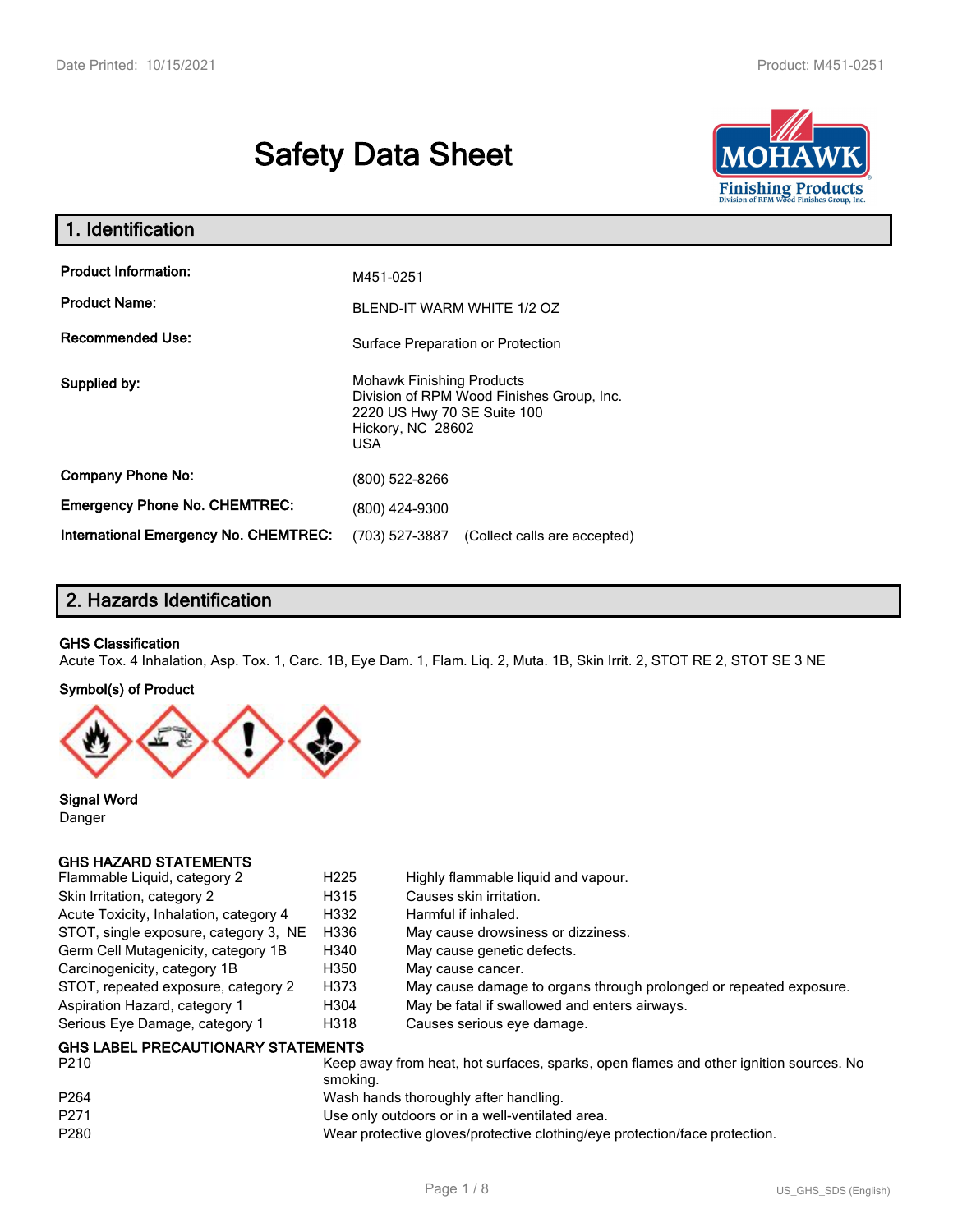| P405<br>Store locked up.                                                                                                                              |  |
|-------------------------------------------------------------------------------------------------------------------------------------------------------|--|
|                                                                                                                                                       |  |
| P302+P352<br>IF ON SKIN: Wash with plenty of soap and water.                                                                                          |  |
| IF ON SKIN (or hair): Take off immediately all contaminated clothing. Rinse skin with<br>P303+P361+P353<br>water/shower.                              |  |
| P305+P351+P338<br>IF IN EYES: Rinse cautiously with water for several minutes. Remove contact lenses, if<br>present and easy to do. Continue rinsing. |  |
| P362+P364<br>Take off contaminated clothing and wash it before reuse.                                                                                 |  |
| P403+P233<br>Store in a well-ventilated place. Keep container tightly closed.                                                                         |  |
| P <sub>201</sub><br>Obtain special instructions before use.                                                                                           |  |
| P <sub>260</sub><br>Do not breathe dust/fume/gas/mist/vapours/spray.                                                                                  |  |
| P304+P340<br>IF INHALED: Remove person to fresh air and keep comfortable for breathing.                                                               |  |
| IF exposed or concerned: Get medical advice/attention.<br>P308+P313                                                                                   |  |
| P332+P313<br>If skin irritation occurs: Get medical advice/attention.                                                                                 |  |
| P403+P235<br>Store in a well-ventilated place. Keep cool.                                                                                             |  |
| P301+P310<br>IF SWALLOWED: Immediately call a POISON CENTER or doctor/physician.                                                                      |  |
| <b>GHS SDS PRECAUTIONARY STATEMENTS</b>                                                                                                               |  |
| P240<br>Ground/bond container and receiving equipment.                                                                                                |  |
| P241<br>Use explosion-proof electrical/ventilating/lighting/equipment.                                                                                |  |
| P242<br>Use only non-sparking tools.                                                                                                                  |  |
| P243<br>Take precautionary measures against static discharge.                                                                                         |  |

# **3. Composition/Information on ingredients**

| <b>Chemical Name</b>            | CAS-No.    | <u>Wt. %</u> | <b>GHS Symbols</b>    | <b>GHS Statements</b>        |
|---------------------------------|------------|--------------|-----------------------|------------------------------|
| titanium dioxide                | 13463-67-7 | $10 - 25$    | GHS08                 | H351                         |
| n-butyl acetate                 | 123-86-4   | $10 - 25$    | GHS02-GHS07           | H <sub>226</sub> -336        |
| petroleum distillate            | 64742-49-0 | $10 - 25$    | GHS08                 | H304-340-350                 |
| butanol                         | 71-36-3    | $2.5 - 10$   | GHS02-GHS05-          | H226-302-315-318-332-335-336 |
|                                 |            |              | GHS07                 |                              |
| ethanol                         | 64-17-5    | $2.5 - 10$   | GHS02                 | H <sub>225</sub>             |
| pm acetate                      | 108-65-6   | $2.5 - 10$   | GHS02-GHS07           | H <sub>226</sub> -332        |
| eep                             | 763-69-9   | $2.5 - 10$   | GHS06                 | H331                         |
| aliphatic petroleum distillates | 64742-47-8 | $2.5 - 10$   | GHS07-GHS08           | H304-332                     |
| toluene                         | 108-88-3   | $1.0 - 2.5$  | GHS02-GHS07-<br>GHS08 | H225-304-315-332-336-373     |
| m-xylene                        | 108-38-3   | $1.0 - 2.5$  | GHS02-GHS07           | H <sub>226</sub> -315-332    |
| ethylbenzene                    | 100-41-4   | $0.1 - 1.0$  | GHS02-GHS07-<br>GHS08 | H225-304-332-373             |
| p-xylene                        | 106-42-3   | $0.1 - 1.0$  | GHS02-GHS07           | H226-315-332                 |

The exact percentage (concentration) of ingredients is being withheld as a trade secret.

The text for GHS Hazard Statements shown above (if any) is given in the "Other information" Section.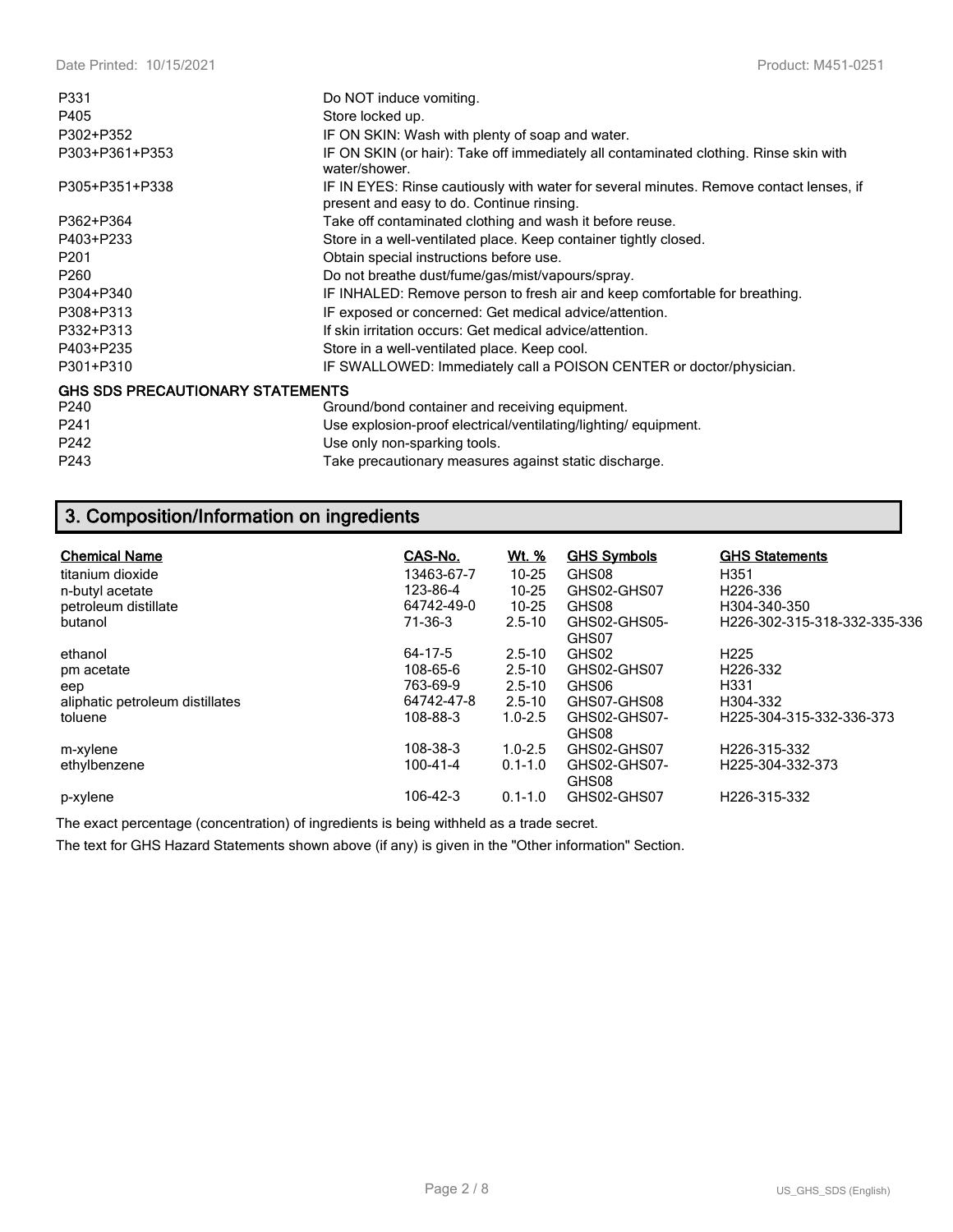# **4. First-aid Measures**



FIRST AID - EYE CONTACT: IF IN EYES: Rinse cautiously with water for several minutes. Remove contact lenses, if present and easy to do. Continue rinsing.

FIRST AID - SKIN CONTACT: IF ON SKIN: Wash with plenty of soap and water. IF ON SKIN (or hair): Take off immediately all contaminated clothing. Rinse skin with water/shower. Take off contaminated clothing and wash it before reuse. If skin irritation occurs: Get medical advice/attention.

FIRST AID - INGESTION: Do NOT induce vomiting. IF SWALLOWED: Immediately call a POISON CENTER or doctor/physician.

FIRST AID - INHALATION: IF INHALED: Remove person to fresh air and keep comfortable for breathing.

### **5. Fire-fighting Measures**

**SPECIAL FIREFIGHTING PROCEDURES:** Evacuate all persons from the fire area to a safe location. Move non-burning material, as feasible, to a safe location as soon as possible. Fire fighters should be protected from potential explosion hazards while extinguishing the fire. Wear self-contained breathing apparatus (SCBA) and full fire-fighting protective clothing. Thoroughly decontaminate all protective equipment after use. Containers of this material may build up pressure if exposed to heat (fire). Use water spray to cool fire-exposed containers. Use water spray to disperse vapors if a spill or leak has not ignited. DO NOT extinguish a fire resulting from the flow of flammable liquid until the flow of the liquid is effectively shut off. This precaution will help prevent the accumulation of an explosive vapor-air mixture after the initial fire is extinguished.

**FIREFIGHTING EQUIPMENT:** This is a NFPA/OSHA Class 1B or less flammable liquid. Follow NFPA30, Chapter 16 for fire protection and fire suppression. Use a dry chemical, carbon dioxide, or similar ABC fire extinguisher for incipeint fires. Water may be used to cool and prevent rupture of containers that are exposed to heat from fire.

#### **6. Accidental Release Measures**

#### **ENVIRONMENTAL MEASURES:** No Information

**STEPS TO BE TAKEN IN CASE MATERIAL IS RELEASED OR SPILLED:** Follow personal protective equipment recommendations found in Section VIII. Personal protective equipment needs must be evaluated based on information provided on this sheet and the special circumstances created by the spill including; the material spilled, the quantity of the spill, the area in which the spill occurred, and the training and the expertise of employees in the area responding to the spill. Never exceed any occupational exposure limits. Shut off ignition sources; including electrical equipment and flames. Do not allow smoking in the area. Do not allow the spilled product to enter public drainage system or open waterways.

### **7. Handling and Storage**



**HANDLING:** Avoid inhalation and contact with eyes, skin, and clothing. Wash hands thoroughly after handling and before eating or drinking. In keeping with safe handling practices, avoid ignition sources (smoking, flames, pilot lights, electrical sparks); ground and bond containers when transferring the material to prevent static electricity sparks that could ignite vapor and use spark proof tools and explosion proof equipment. Empty containers may retain product residue or vapor. Do not pressurize, cut, weld, braze, solder, drill, grind, or expose container to heat, flame, sparks, static electricity, or other sources of ignition. Any of these actions can potentially cause an explosion that may lead to injury.

**STORAGE:** Keep containers closed when not in use. Store in cool well ventilated space away from incompatible materials.

# **8. Exposure Controls/Personal Protection**

| Ingredients with Occupational Exposure Limits |                      |                       |                     |                         |  |  |
|-----------------------------------------------|----------------------|-----------------------|---------------------|-------------------------|--|--|
| <b>Chemical Name</b>                          | <b>ACGIH TLV-TWA</b> | <b>ACGIH-TLV STEL</b> | <b>OSHA PEL-TWA</b> | <b>OSHA PEL-CEILING</b> |  |  |
| titanium dioxide                              | $10 \text{ mg/m}$    | N.D.                  | $15 \text{ mg/m}$   | N.D.                    |  |  |
| n-butyl acetate                               | 50 ppm               | $150$ ppm             | $150$ ppm           | N.D.                    |  |  |
| petroleum distillate                          | N.D.                 | N.D.                  | N.D.                | N.D.                    |  |  |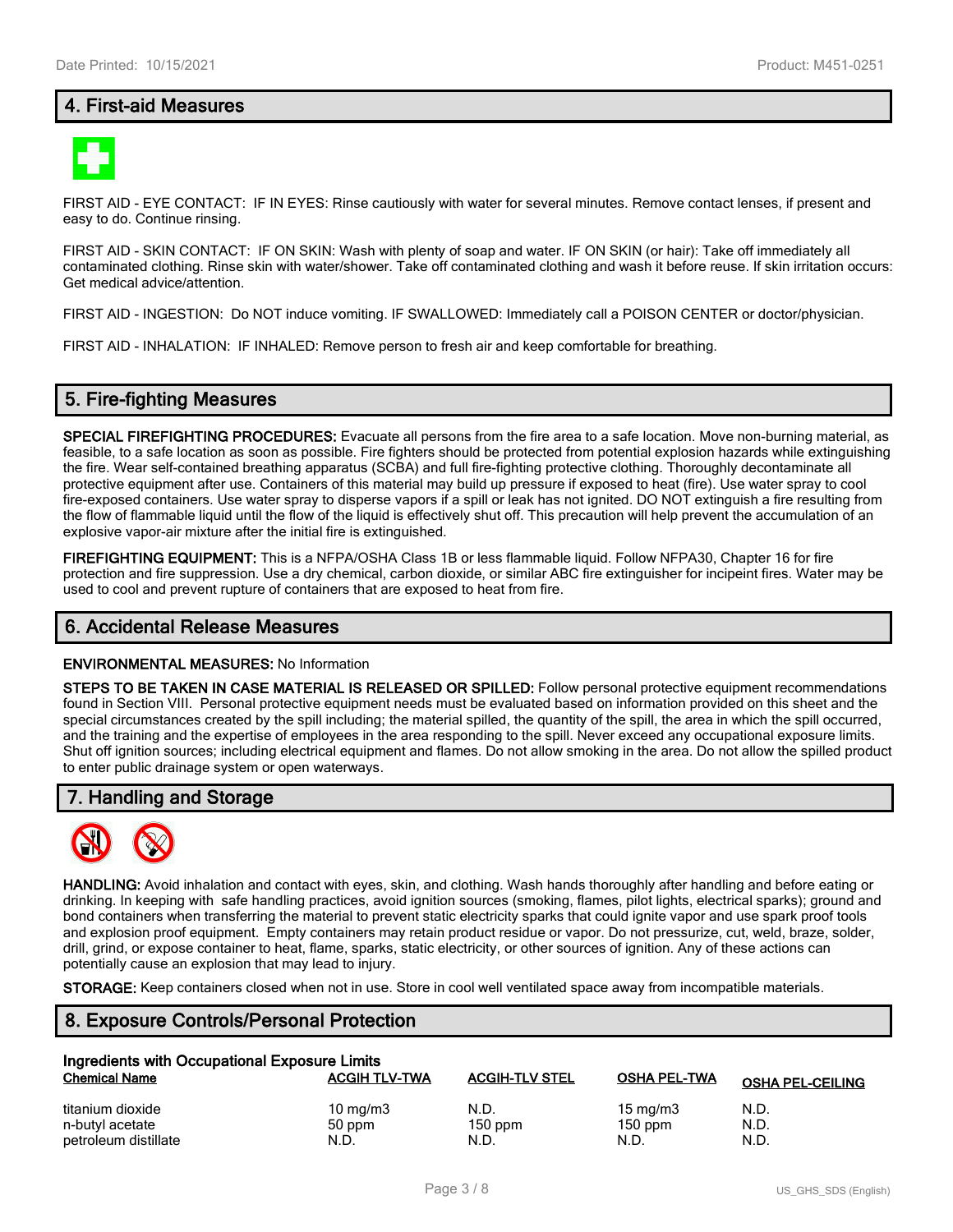| 20 ppm    | N.D.       | $100$ ppm  | N.D.    |
|-----------|------------|------------|---------|
| N.D.      | $1000$ ppm | $1000$ ppm | N.D.    |
| N.D.      | N.D.       | N.D.       | N.D.    |
| N.D.      | N.D.       | N.D.       | N.D.    |
| N.D.      | N.D.       | N.D.       | N.D.    |
| 20 ppm    | N.D.       | $200$ ppm  | 300 ppm |
| $100$ ppm |            | $100$ ppm  | N.D.    |
| 20 ppm    | N.D.       | $100$ ppm  | N.D.    |
| $100$ ppm | $150$ ppm  | $100$ ppm  | N.D.    |
|           |            | $150$ ppm  |         |

**Further Advice: MEL = Maximum Exposure Limit OES = Occupational Exposure Standard SUP = Supplier's Recommendation Sk = Skin Sensitizer N.E. = Not Established N.D. = Not Determined**

#### **Personal Protection**



**RESPIRATORY PROTECTION:** Use adequate engineering controls and ventilation to keep levels below recommended or statutory exposure limits. If exposure levels exceed limits use appropriate approved respiratory protection equipment.

**SKIN PROTECTION:** Wear chemical resistant footwear and clothing such as gloves, an apron or a whole body suit as appropriate.



**EYE PROTECTION:** Wear chemical-resistant glasses and/or goggles and a face shield when eye and face contact is possible due to splashing or spraying of material.



**OTHER PROTECTIVE EQUIPMENT:** No Information



**HYGIENIC PRACTICES:** It is good practice to avoid contact with the product and/or its vapors, mists or dust by using appropriate protective measures. Wash thoroughly after handling and before eating or drinking.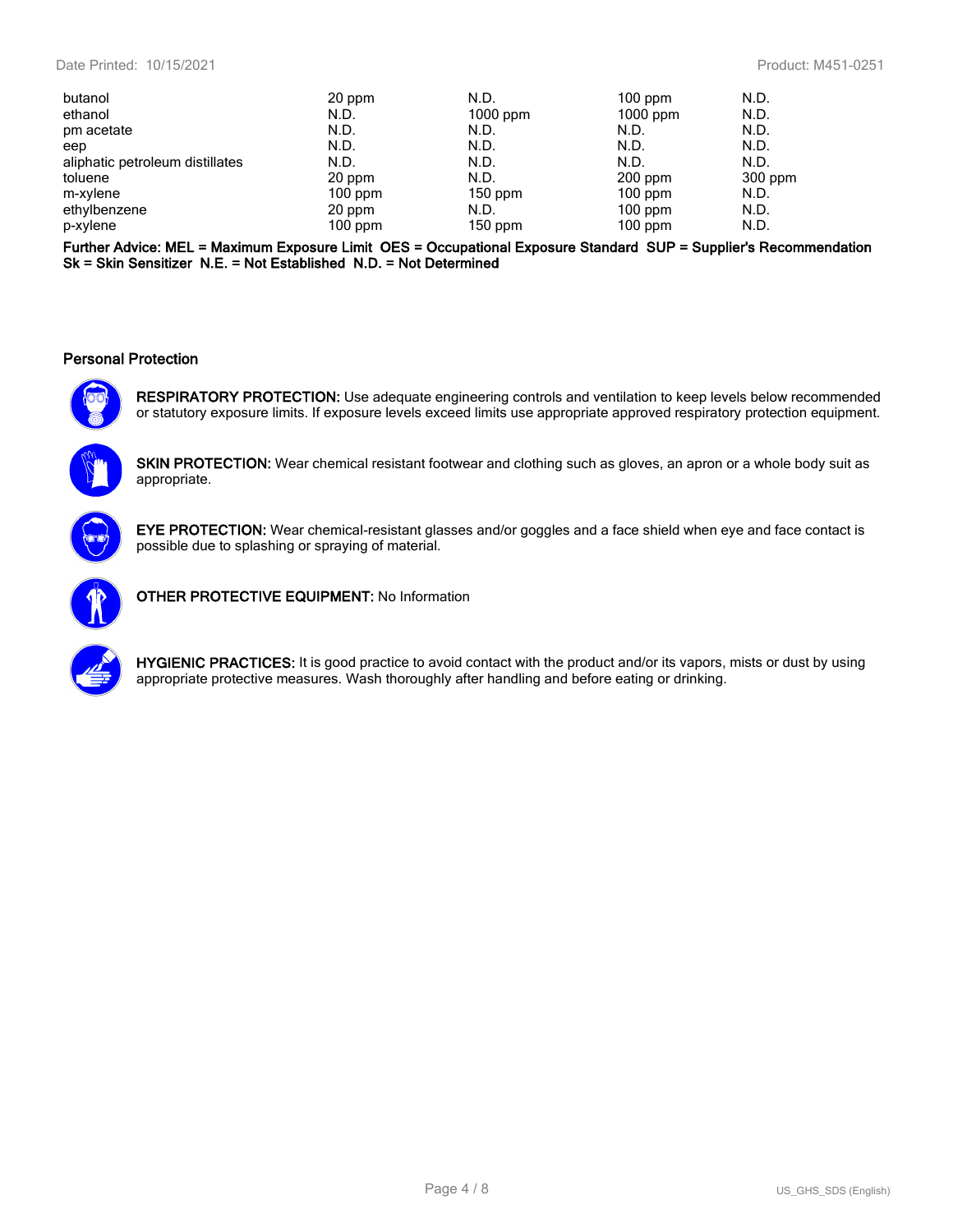**N.I. = No Information**

# **9. Physical and Chemical Properties**

| Appearance:                    | Colored Liguid                   | <b>Physical State:</b>                      | <b>LIQUID</b>  |
|--------------------------------|----------------------------------|---------------------------------------------|----------------|
| Odor:                          | <b>Strong Solvent</b>            | <b>Odor Threshold:</b>                      | Not determined |
| Density, g/cm3:                | 1.078                            | pH:                                         | Not determined |
| Freeze Point, °F:              | Not determined                   | Viscosity:                                  | Not determined |
| <b>Solubility in Water:</b>    | Not determined                   | Partition Coefficient, n-octanol/<br>water: | Not determined |
| Decomposition temperature, °F: | Not determined                   | <b>Explosive Limits, %:</b>                 | Not determined |
| Boiling Range, °F:             | $>$ 100 °F                       | Flash Point, °F:                            | 55 °F          |
| Combustibility:                | <b>Supports Combustion</b>       | Auto-Ignition Temperature, °F:              | Not determined |
| <b>Evaporation Rate:</b>       | <b>Faster than Diethyl Ether</b> | Vapor Pressure, mmHg:                       | Not determined |
| <b>Vapor Density:</b>          | Not determined                   |                                             |                |

# **10. Stability and reactivity**

**STABILITY:** Stable under normal conditions.

**CONDITIONS TO AVOID:** Heat, flames and sparks.

**INCOMPATIBILITY:** Acids, Bases, Oxidizing agents

**HAZARDOUS DECOMPOSITION PRODUCTS:** Not determined.

# **11. Toxicological information**



**Practical Experiences**

**EMERGENCY OVERVIEW:** No Information

**EFFECT OF OVEREXPOSURE - EYE CONTACT:** No Information

**EFFECT OF OVEREXPOSURE - INGESTION:** No Information

**EFFECT OF OVEREXPOSURE - INHALATION:** No Information

**EFFECT OF OVEREXPOSURE - SKIN CONTACT:** No Information

**CARCINOGENICITY:** May cause cancer.

This product contains Titanium Dioxide, which is listed by IARC as possibly carcinogenic to humans (Group 2B). This listing is based on inadequate evidence of carcinogenicity in humans and sufficient evidence in experimental animals. This classification is relevant when exposed to titanium dioxide in dust or powder form only, including cured product that is subject to sanding, grinding, cutting, or other surface preparation activities.

#### **PRIMARY ROUTE(S) OF ENTRY:**

#### **Eye Contact, Skin Contact, Ingestion, Inhalation**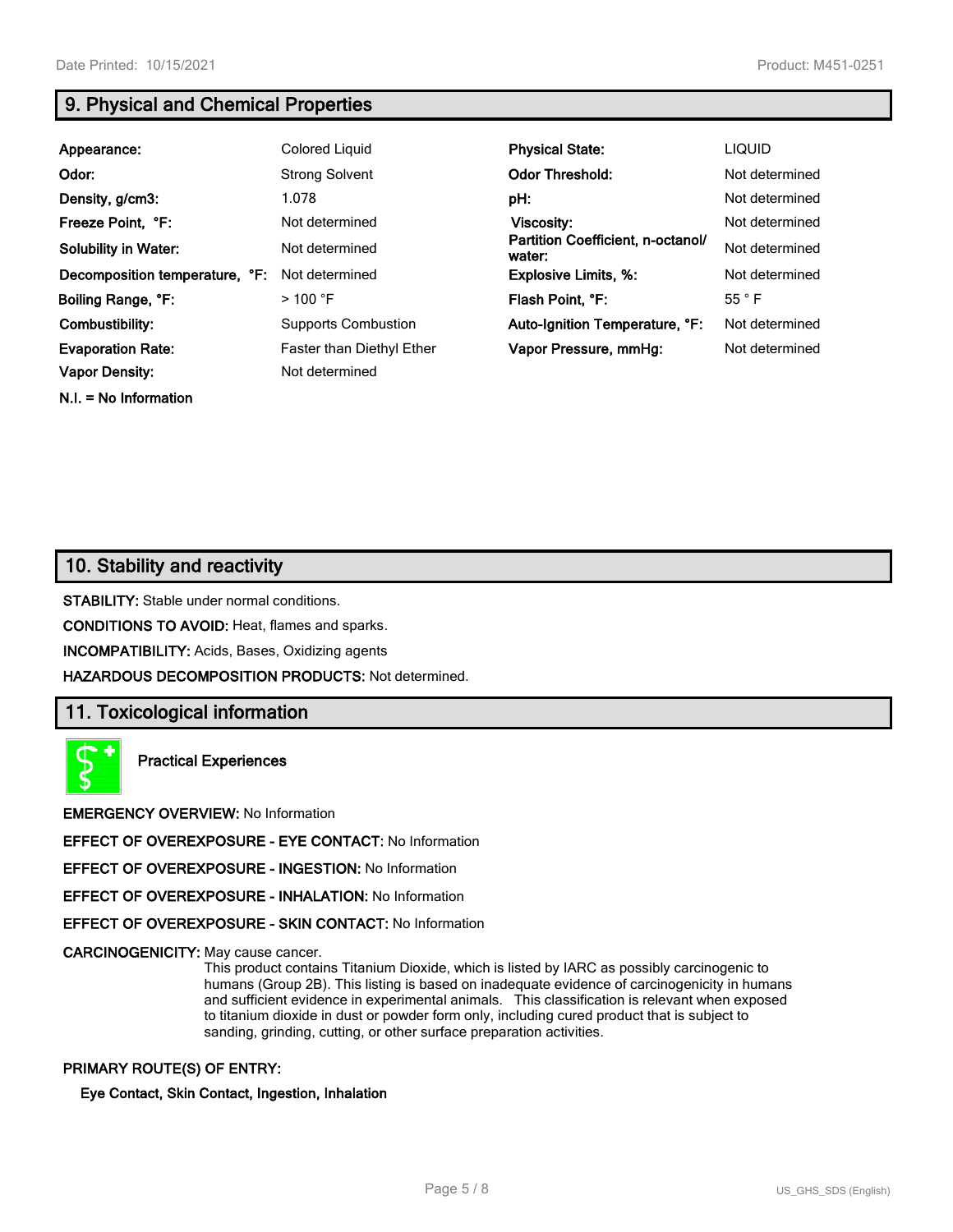#### **Acute Toxicity Values**

#### **The acute effects of this product have not been tested. Data on individual components are tabulated below**

| CAS-No.<br>13463-67-7 | <b>Chemical Name</b><br>titanium dioxide | Oral LD50<br>>10000 mg/kg Rat | Dermal LD50<br>>10000 mg/kg Rabbit >20 mg/l | Vapor LC50     |
|-----------------------|------------------------------------------|-------------------------------|---------------------------------------------|----------------|
| 123-86-4              | n-butyl acetate                          | 14130 mg/kg Rat               | >17600 mg/kg Rabbit 23.4 mg/l Rat           |                |
| 64742-49-0            | petroleum distillate                     | >5000 mg/kg Rat               | >3160 mg/kg Rabbit                          | 54 mg/l Rat    |
| 71-36-3               | butanol                                  | 700 mg/kg Rat                 | 3402 mg/kg Rabbit                           | 8000 mg/l Rat  |
| 64-17-5               | ethanol                                  | 7060 mg/kg Rat                | 15,800 mg/kg                                | 124.7 mg/L Rat |
| 108-65-6              | pm acetate                               | 8532 mg/kg Rat                | >5000 mg/kg Rabbit                          | $>20$ mg/L     |
| 763-69-9              | eep                                      | 3200 mg/kg Rat                | 4080 mg/kg Rabbit                           | $>20$ mg/l     |
| 64742-47-8            | aliphatic petroleum distillates          | >5000 mg/kg Rat               | >2000 mg/kg Rabbit                          | $>13$ mg/L Rat |
| 108-88-3              | toluene                                  | 2600 mg/kg Rat                | 12000 mg/kg Rabbit                          | 12.5 mg/L Rat  |
| 108-38-3              | m-xylene                                 | 5000 mg/kg Rat                | 6500 mg/kg Rabbit                           | >20 mg/l Rat   |
| 100-41-4              | ethylbenzene                             | 3500 mg/kg Rat                | 15400 mg/kg Rabbit                          | 17.2 mg/L Rat  |
| 106-42-3              | p-xylene                                 | 4029 mg/kg Rat                | >2000 mg/kg rabbit                          | >20 mg/l Rat   |

**N.I. = No Information**

# **12. Ecological information**

**ECOLOGICAL INFORMATION:** Ecological evaluation of this material has not been performed; however, do not allow the product to be released to the environment without governmental approval/permits.

# **13. Disposal Information**



# **Product**

**DISPOSAL METHOD:** Waste from this material may be a listed and/or characteristic hazardous waste. Dispose of material, contaminated absorbent, container and unused contents in accordance with local, state, and federal regulations.

**STEPS TO BE TAKEN IN CASE MATERIAL IS RELEASED OR SPILLED:** Follow personal protective equipment recommendations found in Section VIII. Personal protective equipment needs must be evaluated based on information provided on this sheet and the special circumstances created by the spill including; the material spilled, the quantity of the spill, the area in which the spill occurred, and the training and the expertise of employees in the area responding to the spill. Never exceed any occupational exposure limits. Shut off ignition sources; including electrical equipment and flames. Do not allow smoking in the area. Do not allow the spilled product to enter public drainage system or open waterways.

# **14. Transport Information**

### **SPECIAL TRANSPORT PRECAUTIONS:** No Information

| DOT: | CONSUMER COMMODITY |
|------|--------------------|
|      |                    |

**IATA:** ID8000, CONSUMER COMMODITY, 9

**IMDG:** LIMITED QUANTITY UN1263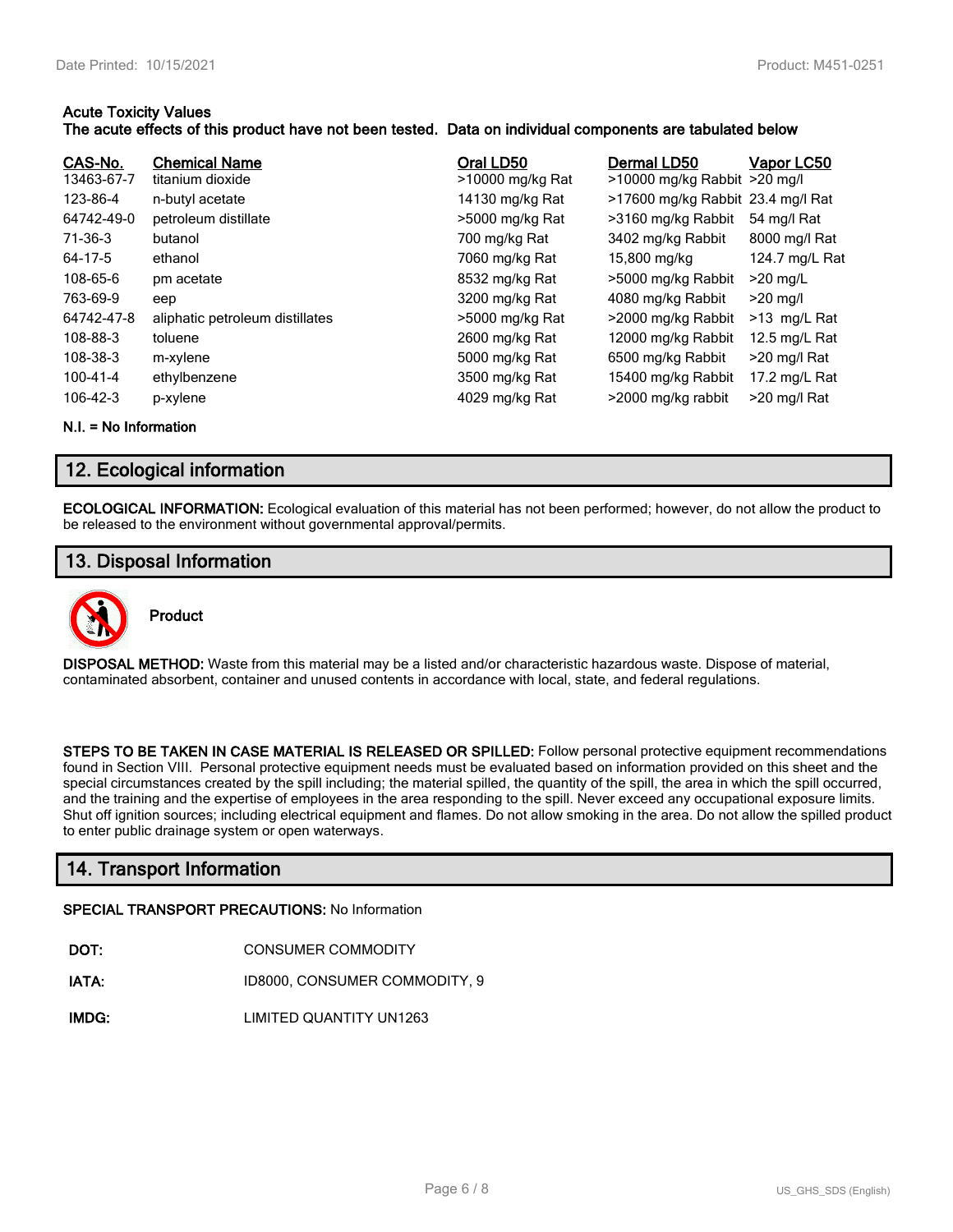# **15. Regulatory Information**

# **U.S. Federal Regulations:**

#### **CERCLA - SARA Hazard Category**

This product has been reviewed according to the EPA 'Hazard Categories' promulgated under Sections 311 and 312 of the Superfund Amendment and Reauthorization Act of 1986 (SARA Title III) and is considered, under applicable definitions, to meet the following categories:

Fire Hazard, Acute Health Hazard, Chronic Health Hazard

#### **SARA SECTION 313**

This product contains the following substances subject to the reporting requirements of Section 313 of Title III of the Superfund Amendment and Reauthorization Act of 1986 and 40 CFR part 372:

| <b>Chemical Name</b> | CAS-No.  | Wt. % |
|----------------------|----------|-------|
| butanol              | 71-36-3  | 7.85  |
| toluene              | 108-88-3 | 2.04  |
| m-xylene             | 108-38-3 | 1.67  |

#### **TOXIC SUBSTANCES CONTROL ACT**

This product contains the following chemical substances subject to the reporting requirements of TSCA 12(B) if exported from the United States:

| <b>Chemical Name</b>         | CAS-No.  |
|------------------------------|----------|
| octamethylcyclotetrasiloxane | 556-67-2 |

# **U.S. State Regulations:**

#### **CALIFORNIA PROPOSITION 65**

WARNING: Cancer and Reproductive Harm - www.P65Warnings.ca.gov.

Titanium Dioxide, Cancer, 22.7594% Toluene, Reproductive Harm, 2.0388%

| <b>To. Other Information</b> |                                                                 |
|------------------------------|-----------------------------------------------------------------|
| <b>Revision Date:</b>        | 9/14/2021                                                       |
| Reason for revision:         | Substance and/or Product Properties<br>01 - Product Information |

| <u>ULE FIUUUULIIIUIIII AUUIT</u> |
|----------------------------------|
| OF Flammability Information      |

 05 - Flammability Information 09 - Physical & Chemical Information

**Datasheet produced by:** Regulatory Department

**16. Other Information**

#### **HMIS Ratings:**

| Health: | .<br>.<br>. | nntv.<br>- | rotection:<br>Daroc<br>-- |  |
|---------|-------------|------------|---------------------------|--|
|         |             |            |                           |  |

**Changed in Section(s):** 

#### **Volatile Organic Compounds, gr/ltr:** 604

#### **Text for GHS Hazard Statements shown in Section 3 describing each ingredient:**

| H <sub>225</sub> | Highly flammable liquid and vapour.           |
|------------------|-----------------------------------------------|
| H <sub>226</sub> | Flammable liquid and vapour.                  |
| H302             | Harmful if swallowed.                         |
| H304             | May be fatal if swallowed and enters airways. |
| H315             | Causes skin irritation.                       |

**Revision Date:** 9/14/2021 **Supersedes Date:** 7/23/2021